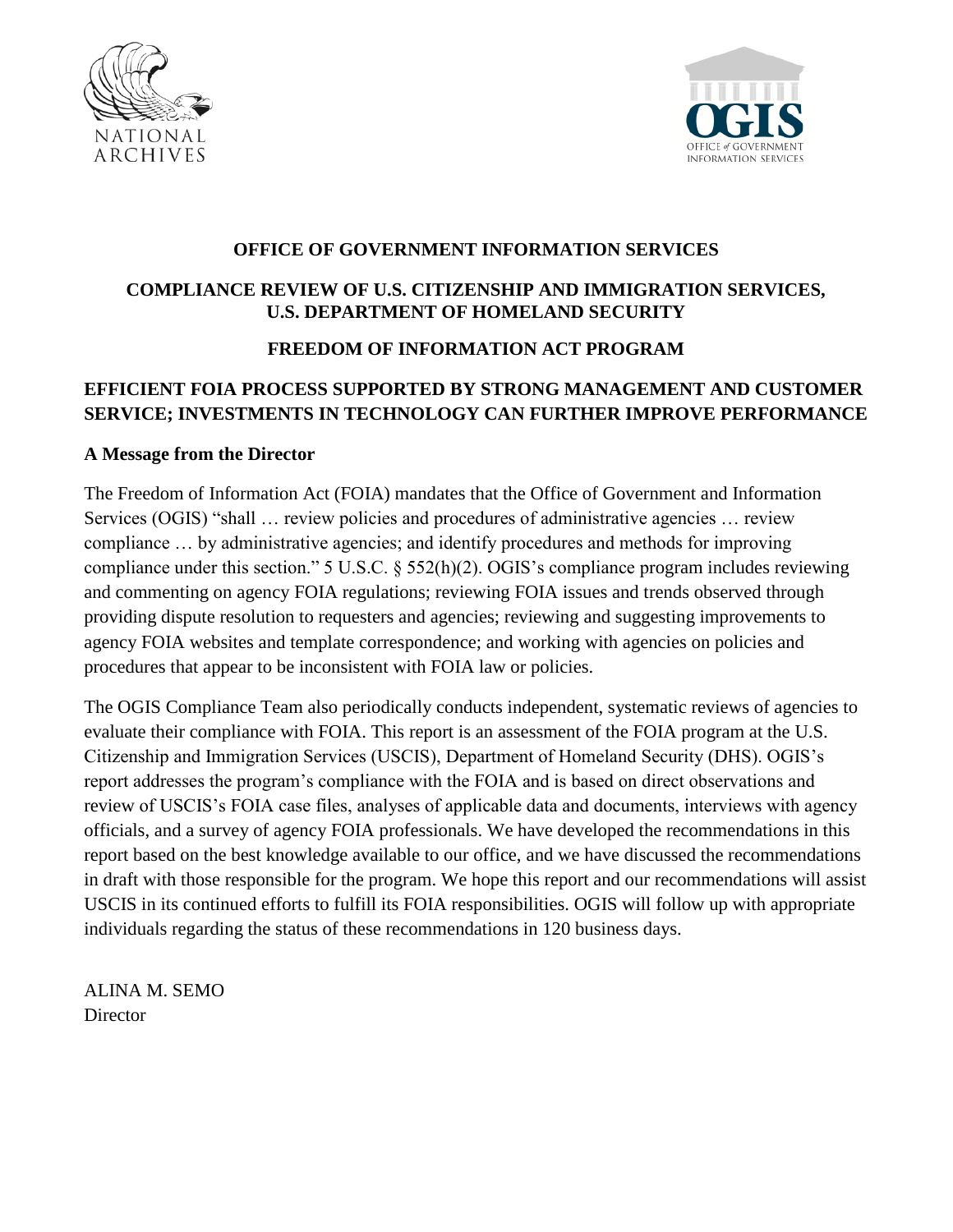## **Executive Summary**

## *What OGIS Found*

U.S. Citizenship and Immigration Services (USCIS), a component agency of the Department of Homeland Security (DHS), regularly receives and processes the largest volume of Freedom of Information Act (FOIA) requests government-wide. Each workday in Fiscal Year (FY) 2016, USCIS received an average of approximately 640 requests, and responded to an average of approximately 560 requests. The volume of requests that USCIS receives generally prevents the FOIA office from responding to requests within the law's 20-working-day time frame. As a result of the volume of requests it receives, coupled with its inability to respond in a timely fashion, USCIS regularly accounts for the largest agency share of the Federal government's FOIA backlog: between FY 2009 and FY 2016, USCIS accounted for an average of almost 20 percent of the Federal government's FOIA backlog.

The vast majority of USCIS's requests are for Alien Files (A-Files) or certain immigration records within A-Files. USCIS also receives requests for records related to the development and implementation of policies, contracts, and other information about the agency's actions. There are certain inherent challenges to processing A-Files, including that the records are paper-based and are frequently located off-site. Moreover, requesters may need to ask for the files multiple times for various immigration proceedings.

Between FY 2009 and FY 2016, USCIS accounted for an average of 19 percent of all requests processed across the government and an average of 4 percent of the government's total FOIA costs. The USCIS FOIA office has a staffing structure and established workflows both of which are designed to ensure that requests are handled as efficiently as possible and that complex requests are given extra attention. Over the last two years USCIS has used a Staffing Allocation Model to determine proper staffing levels and, as a result, 40 employees joined the FOIA staff. While the additional resources have allowed USCIS FOIA to make progress, the office is still not able to keep up with the current volume of requests and reduce the backlog.

USCIS' transition to a new FOIA tracking and processing system, which is currently under design and development, and should be in use by the end of FY 2018, can help USCIS improve its customer service and efficiency. In particular, anticipated features that will enable requesters to directly submit requests into the system and allow for the electronic delivery of requests will be useful. Given the volume of requests that USCIS processes, any additional enhancements to the system can also have a substantial effect. USCIS may be able to further improve its efficiency by investigating how FOIA processors can use technology to enable computer-assisted review of some records and to allow processors to easily access pages that have been processed and released in response to earlier FOIA requests.

USCIS communicates with requesters about delays in processing requests, and lets requesters know how they can qualify for a faster processing track. This practice encourages requesters to ask only for records that they need. USCIS may be able to further encourage requesters to narrow the scope of their requests by prominently displaying appropriate contact information on its online tracking page.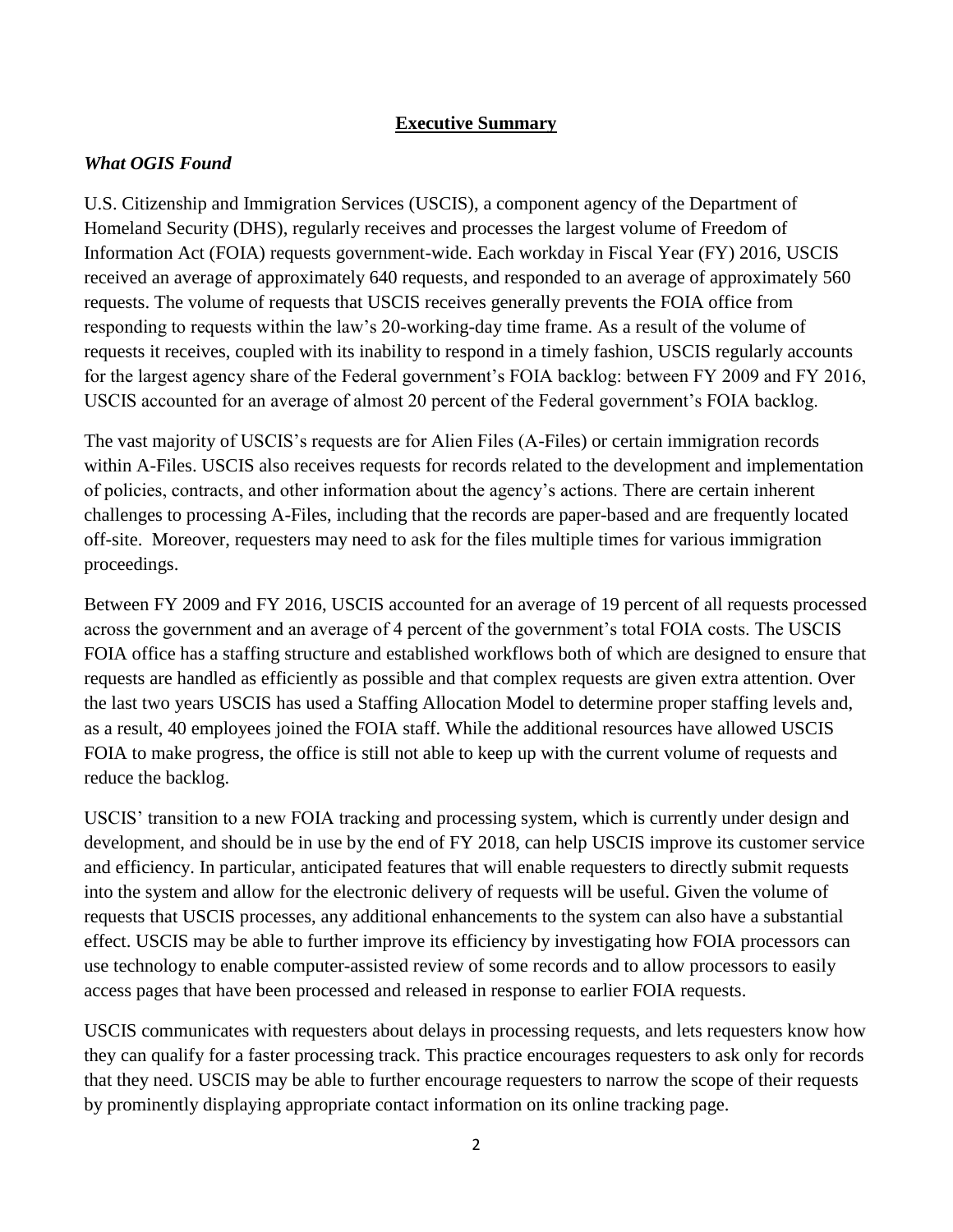OGIS's primary findings are:

- strong management practices contribute to an efficient FOIA process;
- improvements to technology can further improve efficiency and customer service; and
- USCIS customer service supports an efficient FOIA process.

## *What OGIS Recommends*

OGIS recommendations are that USCIS FOIA:

- continue to work with its leadership to ensure that the office has sufficient support to keep up with the current volume of requests and reduce its backlog;
- weigh the costs and benefits of producing machine readable digitized versions of A-Files that will enable the use of computer assisted review tools;
- explore how technology can be used to ensure that records do not need to be re-processed multiple times; and
- add appropriate contact information for USCIS FOIA to the online FOIA tracking page.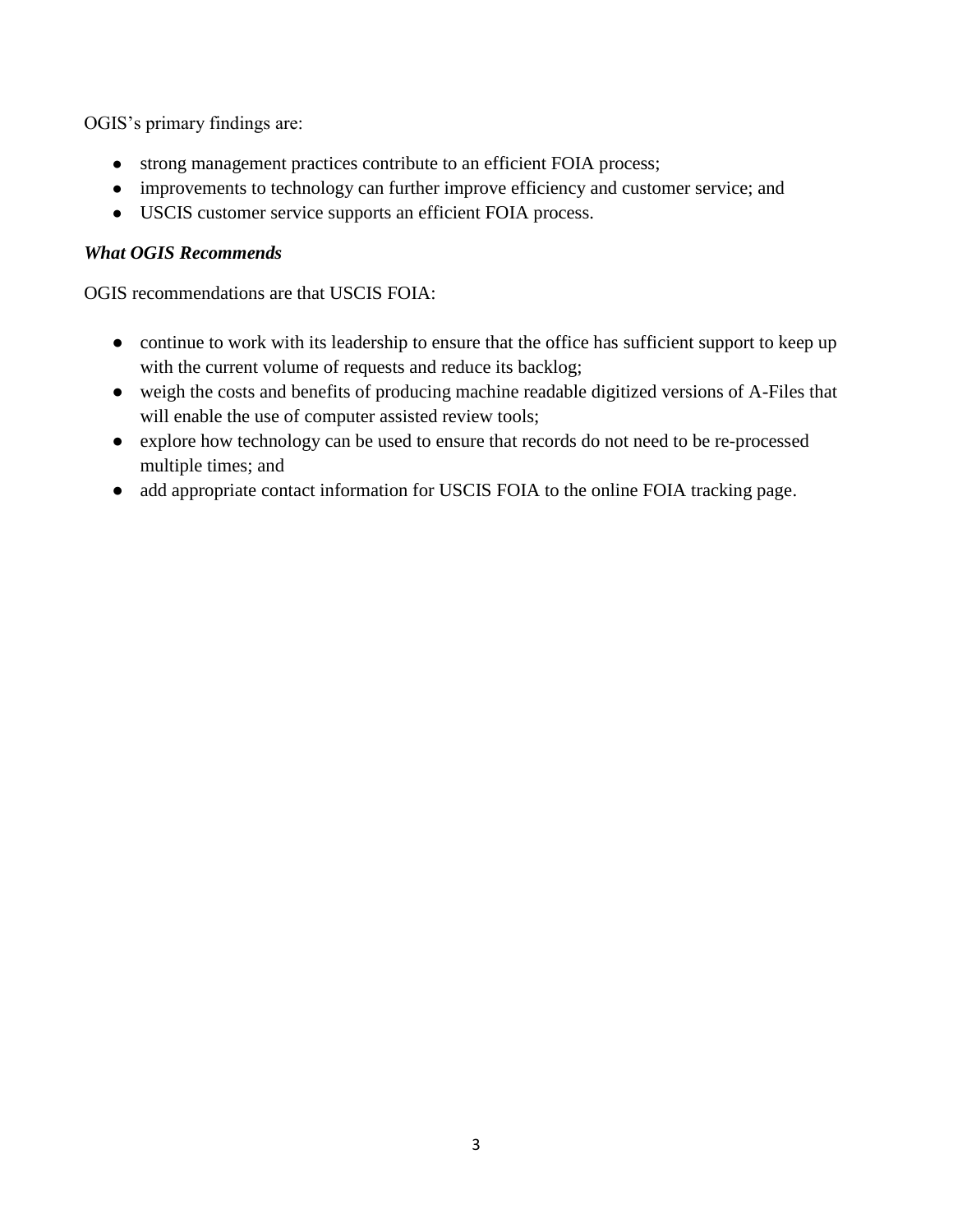## **Introduction**

The Freedom of Information Act (FOIA) directs the Office of Government Information Services (OGIS) to review agency FOIA policies, procedures and compliance, and identify procedures and methods for improving compliance. *See* 5 U.S.C. § 552(h)(2). OGIS compliance assessments are independent and systematic evaluations of an agency's compliance with FOIA. The assessments 1) provide factual and analytical information; 2) review compliance with the law, regulation, and policy; and 3) share best practices. The assessments also include recommendations for improvement.

We conduct compliance assessments of individual agency FOIA programs by visiting agencies and reviewing a range of material including regulations, internal guidance for processing requests, agency initial request and appeal files, annual reports collected by DOJ, and Federal court litigation. Our mandate is to determine compliance with FOIA.<sup>1</sup>

OGIS's agency assessment program process involves five steps: 1) use last fiscal year's FOIA data as a starting point; 2) inventory FOIA program activity; 3) flag areas of potential noncompliance or risk; 4) consider outside factors that may contribute to noncompliance; and 5) report findings.

## **What We Reviewed**

This report is the result of direct review of initial request and appeal case files; a review of Department of Homeland Security (DHS) FOIA regulations, the agency's FOIA web page, and other written material such as USCIS's standard operating procedures, policies, and organizational chart, and Annual FOIA Reports; interviews with FOIA officials; a survey of FOIA professionals; and a review of agency FOIA litigation from 2009 to the present.

USCIS provided us with data about FOIA request and appeal files closed in Fiscal Year (FY) 2016. OGIS reviewed a random sample of 383 FOIA requests, which allowed us to generalize to the population of the 145,470 FOIA requests the program processed in FY 2016.<sup>2</sup>

## **Background**

 $\overline{\phantom{a}}$ 

USCIS oversees lawful immigration to the United States. USCIS FOIA operations are under the National Records Center, which is one of four divisions under the Immigration Records and Identity Services Directorate. In addition to FOIA, the National Records Center is responsible for managing and overseeing approximately 50 million files in its holdings, providing 24-hour access to information contained in A-Files and electronic systems, and supporting adjudication and enforcement of immigration actions.

<sup>&</sup>lt;sup>1</sup> 5 U.S.C. §§ 552(h)(2)(A) and 552(h)(2)(B).

<sup>2</sup> See Scope and Methodology on page 22 of this report for details.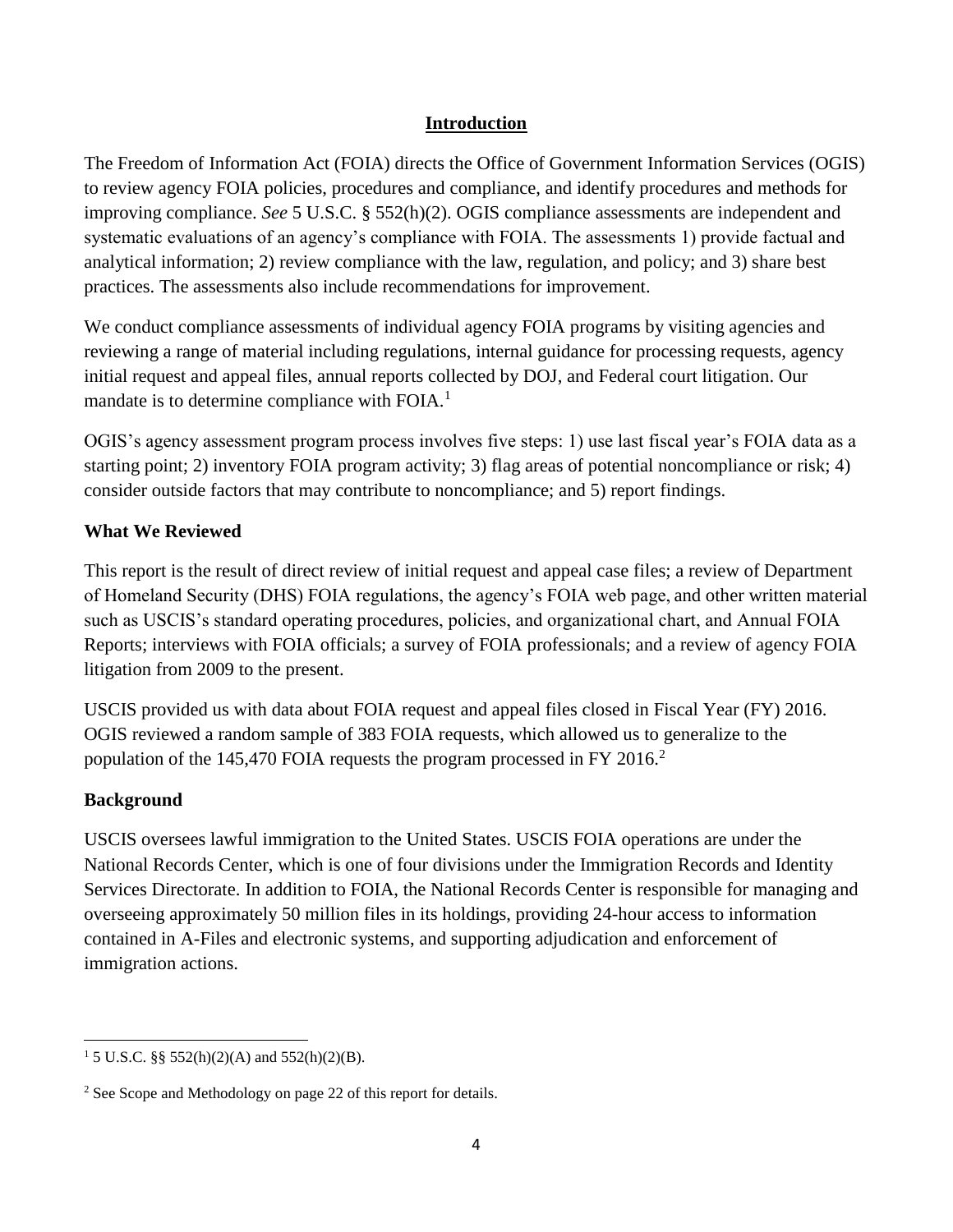#### *Number of Requests and Backlog*



Figure 1, Number of Requests Received<sup>3</sup>

USCIS annually receives the largest volume of FOIA requests across the Federal Government. Between FY 2009 and FY 2016, USCIS received an average of about 19 percent of all FOIA requests received government-wide per fiscal year. While the number of requests received government-wide generally grew each fiscal year between FY 2009 and FY 2016, the growth in the number of requests received at USCIS was higher: the number of requests received government-wide grew by 41 percent between FY 2009 and FY 2016 while the number of requests received by USCIS over the same time period grew 133 percent. The most significant increases in the number of requests USCIS received occurred between FY 2009 and FY 2010, when the caseload grew 28 percent, and between FY 2010 and FY 2011, when the caseload grew 26 percent.

It is not clear what is driving the increase in requests that USCIS receives. According to USCIS FOIA leadership, the agency has not been able to find a correlation between the increase in FOIA requests and applications for immigration and citizenship benefits. While 99 percent of USCIS's requests are for A-Files or certain immigration records within A-Files, USCIS also receives complex requests for records

[https://www.justice.gov/sites/default/files/oip/pages/attachments/2014/10/28/fy2010-ar-summary.pdf;](https://www.justice.gov/sites/default/files/oip/pages/attachments/2014/10/28/fy2010-ar-summary.pdf) and Summary of FOIA Annual Reports Fiscal Year 2016, last accessed December 15, 2017,

<sup>&</sup>lt;sup>3</sup> Report on USCIS Requests FY 2009-FY 2016, last accessed November 2, 2017, [www.foia.gov;](http://www.foia.gov/) Summary of FOIA Annual Reports Fiscal Year 2010, last accessed December 15, 2017,

[https://www.justice.gov/oip/reports/fy\\_2016\\_annual\\_report\\_summary.pdf/download.](https://www.justice.gov/oip/reports/fy_2016_annual_report_summary.pdf/download)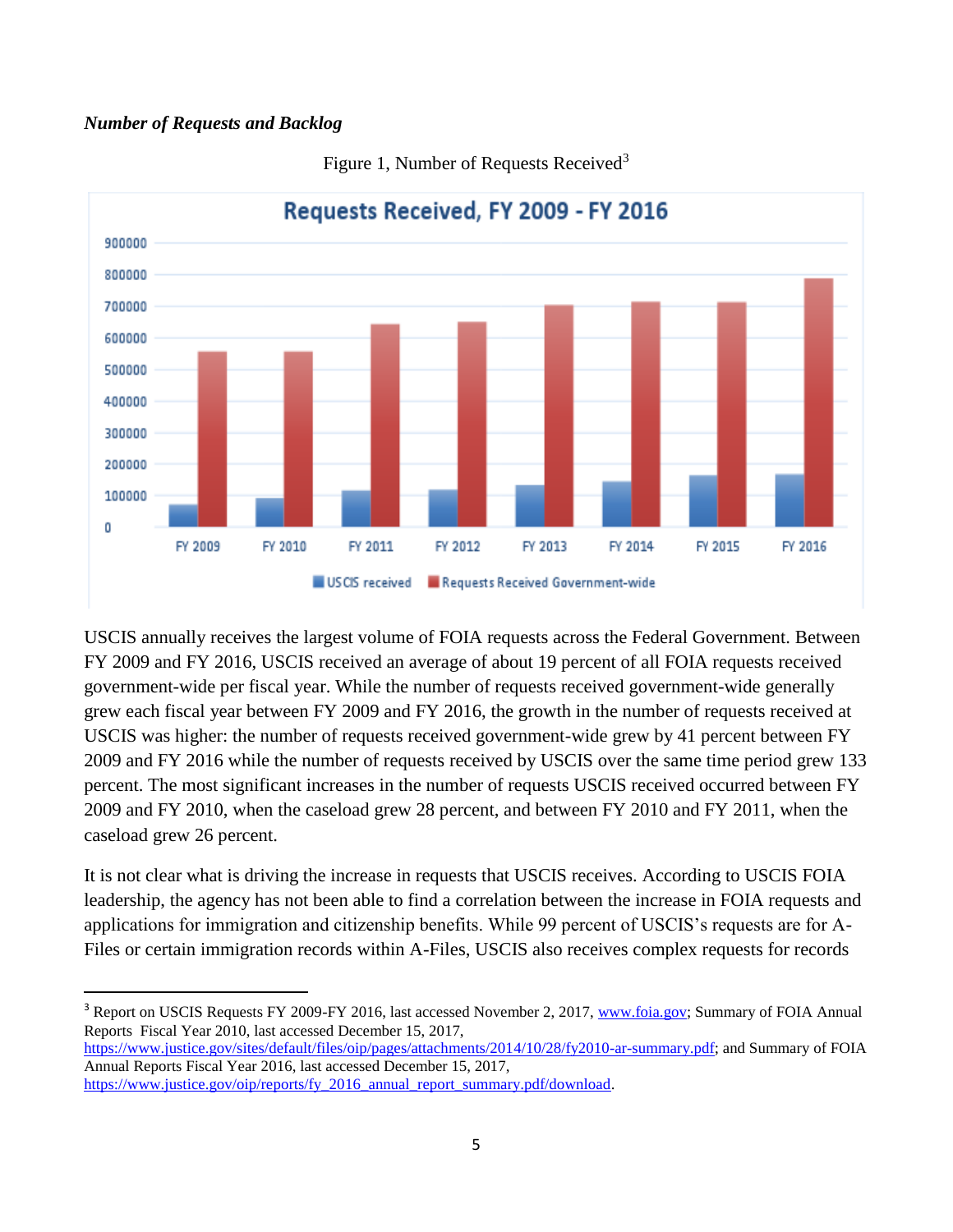related to the development and implementation of policies, contracts, and other information about the agency's actions.



#### Figure 2, Requests Received, Processed and Backlog <sup>4</sup>

Overall, the number of requests USCIS processed grew by almost 20 percent between FY 2009 and FY 2016. During that time, USCIS reported processing more requests than it received in FY 2009, FY 2010, FY 2012 and FY 2013. In FY 2012, USCIS processed almost 27,500 more requests than it received.

USCIS's backlog also regularly accounts for a substantial portion of the FOIA backlog governmentwide. Between FY 2009 and FY 2016, USCIS accounted for an average of about 18 percent of the government-wide FOIA backlog. In FY 2011, USCIS' backlog of 35,780 requests constituted nearly 43 percent of the government's total backlog; however, in FY 2013 and FY 2014, USCIS's backlog represented less than 4 percent of the government-wide backlog.

<sup>4</sup> Report on USCIS Requests FY 2009-FY 2016, last accessed November 2, 2017, [www.foia.gov.](http://www.foia.gov/)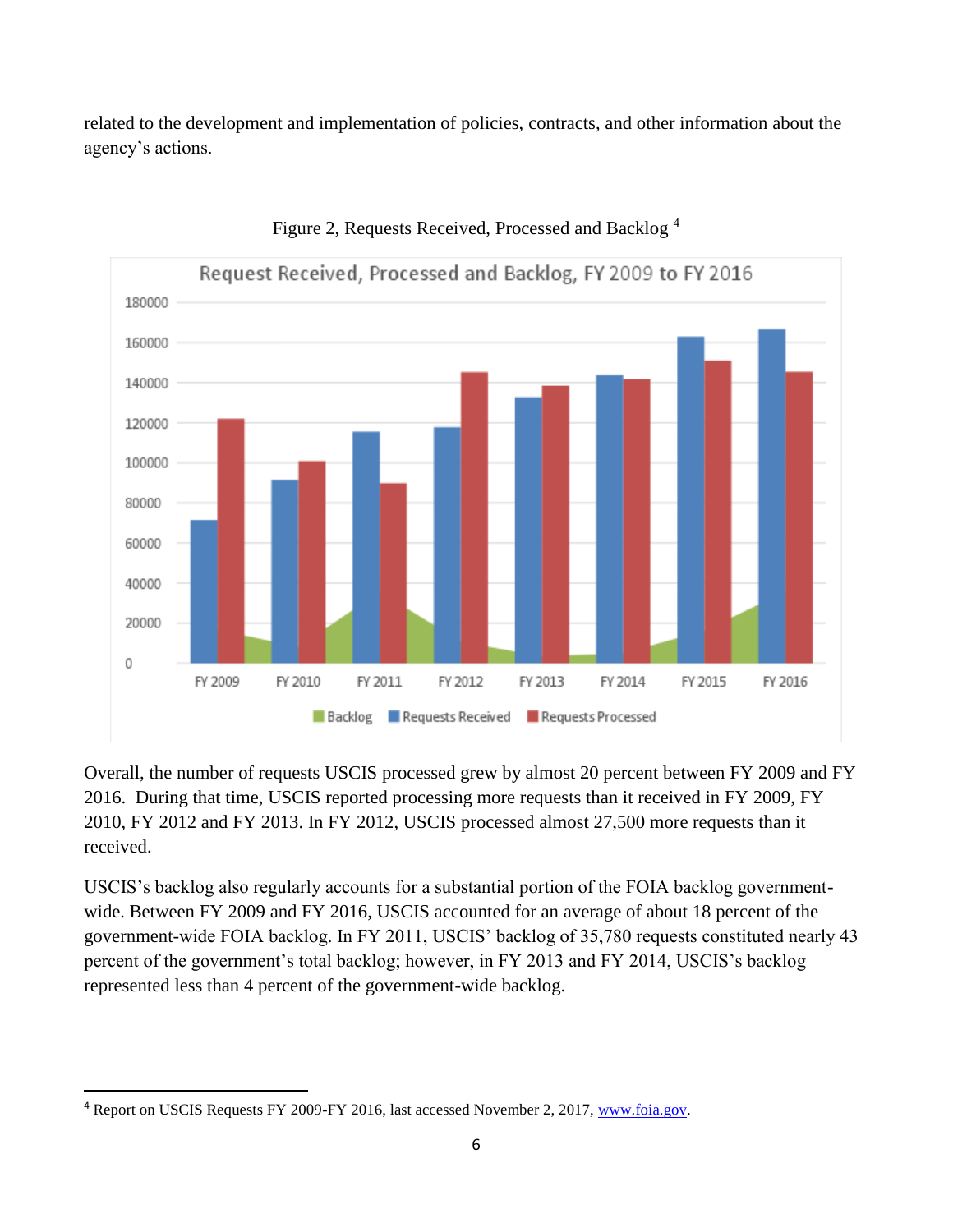## *Challenges Associated with Processing A-Files*

An A-File, or Alien File, is the official Government record that contains information regarding noncitizens as they pass through the U.S. immigration and inspection process.<sup>5</sup> Although USCIS is the custodian of the A-File, many of the documents that are contained in an A-File can originate from several other DHS components and other agencies such as the State Department. USCIS has agreements in place to process certain records commonly found in A-Files that originate from the State Department, the Office of Biometric Identity Management (OBIM), and Customs and Border Protection (CBP). If USCIS does not have an agreement with an originating agency to process its records, the records are referred to the originating agency for processing after USCIS has completed its work on the request. In addition, according to USCIS FOIA leadership, 25 agencies refer USCIS-originated records to USCIS in the course of processing their own FOIA requests.

A-Files are paper-based and are often in use at one of the hundreds of USCIS field offices in the US or around the world. The need to locate and digitize the records before processing hinders USCIS's ability to respond to requests in a timely manner. According to the Associate Center Director, it takes about two weeks for most requests to be digitized and ready for processing in the system; she added that if an A-File is off-site, there may be an additional two-week delay in processing. The Associate Center Director explained that about 60 percent of the time, requested A-Files are located at the National Records Center, and that the remaining 40 percent of the time the file must be shipped to the FOIA office for processing. We were advised that there has been progress towards maintaining digital copies of some records that are included in A-Files, but that for the foreseeable future, A-Files will largely need to be digitized before they are reviewed and processed under FOIA.

A-Files might be requested multiple times by the person associated with the file or their lawyer. The Associate Center Director told us that the average A-file currently includes around 220 pages and that the largest A-File USCIS has processed was around 40,000 pages. Because new material can be added to the file at any time and USCIS currently cannot efficiently segregate material that has been previously processed from newer material, USCIS may end up processing the same record multiple times. The Associate Center Director informed us that, given their current processes and technology, it is easier to process all A-File records including those that may have been previously processed than it is to research prior releases and compare them to the current A-file.

## *FOIA Program Administration*

 $\overline{\phantom{a}}$ 

Between FY 2009 and FY 2016, USCIS reported that the FOIA program cost an average of slightly more than \$19 million per fiscal year. During this period, USCIS accounted for an average of 19 percent

<sup>5</sup> The predecessor to USCIS, Immigration and Naturalization Service (INS), began issuing each non-citizen an Alien Registration number in 1940, and on April 1, 1944, began using this number to create individual case files, called Alien Files or A-Files. A-Files are identified by a non-citizen's unique personal identifier, or Alien Registration Number (A-number), accessed December 19, 2017,<https://www.uscis.gov/history-and-genealogy/genealogy/files-numbered-below-8-million> and [https://www.archives.gov/research/immigration/aliens.](https://www.archives.gov/research/immigration/aliens)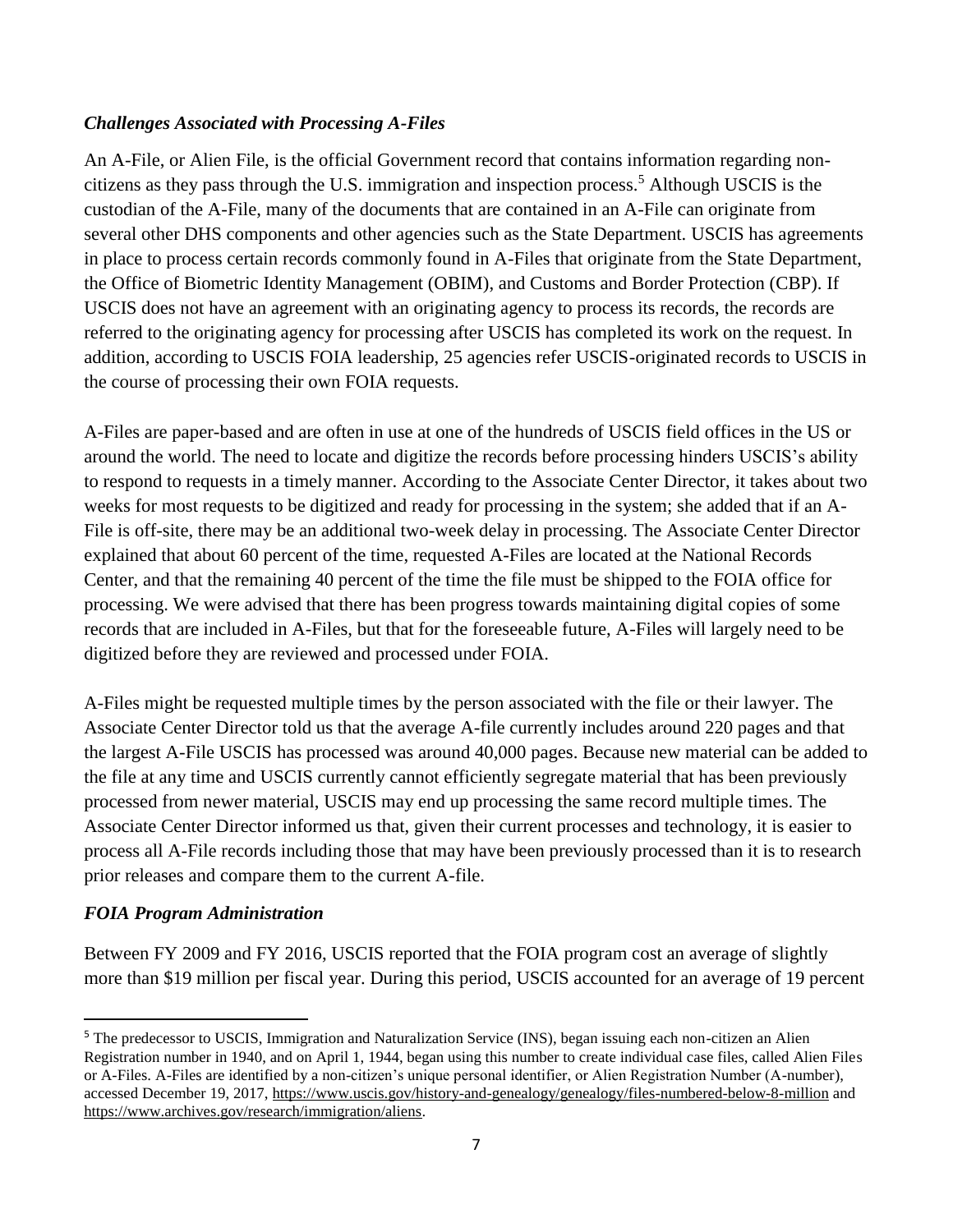of all requests processed across the Federal government but only an average of 4 percent of the total cost of FOIA government-wide. Litigation-related costs accounted for an average of 2 percent of the total cost of the FOIA program from FY 2009 to FY 2016—ranging from 1 percent in FY 2009 to 4 percent in FY 2014.



### Figure 3, Cost of FOIA Program<sup>6</sup>

As the regular top recipient and processor of requests government-wide, USCIS has a substantial FOIA staff when compared to other FOIA programs across the government. USCIS reports that the full-time FOIA staff averaged about 237 employees between FY 2009 and FY 2016; the full-time staff size ranged from a low of 195.35 employees in FY 2011 to 355.45 employees in FY 2013. The 355.45 employees reported in FY 2013 included a substantial number of employees who had FOIA as a collateral duty: the number of full time equivalent (FTE) FOIA employees reported in FY 2013 (126.45) is comparable to staffing levels in other fiscal years.

<sup>&</sup>lt;sup>6</sup> Report on USCIS Requests FY 2009-FY 2016, last accessed November 2, 2017, [www.foia.gov.](http://www.foia.gov/)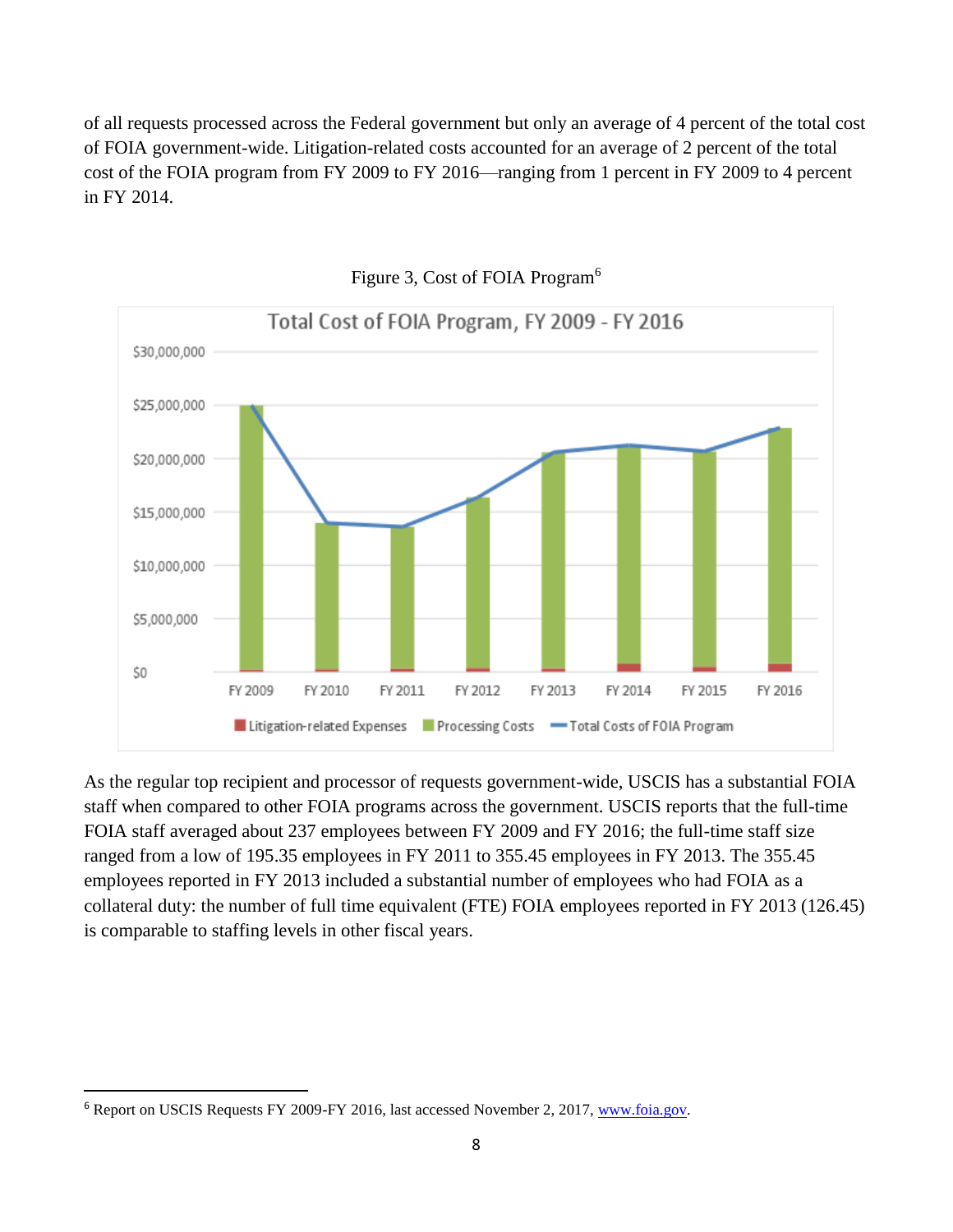

## Figure 4, Full Time FOIA Staff<sup>7</sup>

## *Staffing Structure*

 $\overline{\phantom{a}}$ 

USCIS's management structure is tailored to handle the volume and range of requests the agency receives and processes. The Associate Center Director oversees the FOIA program, which consists of three divisions. The Chief of FOIA Operations oversees teams that are primarily responsible for digitizing and uploading documents for processing, creating cases in the agency's tracking system, processing requests for A-Files and certain immigration records within A-Files, approving final responses, and sending responses. The Chief of FOIA Quality Assurance and Customer Service oversees teams that primarily manage USCIS's FOIA email in-boxes and respond to inquiries, develop training, compile the Annual FOIA Reports, process administrative appeals from petitioners and visa applicants whose petitions or applications are denied or revoked, and update the agency's FOIA webpage. The Deputy Associate Center Director oversees the third division of teams that are responsible for processing non-A-File requests (the Significant Interest Group), responding to requests for genealogical materials, and supporting the mission. USCIS FOIA processors generally are in the occupational job series 0306 Government Information Specialists (GIS).

The Associate Center Director is a GS–15, and the Division Chiefs and Deputy Associate Center Directors are GS–14s. Under FOIA Operations, there are:

<sup>&</sup>lt;sup>7</sup> Report on USCIS Requests FY 2009-FY 2016, last accessed November 2, 2017, [www.foia.gov.](http://www.foia.gov/)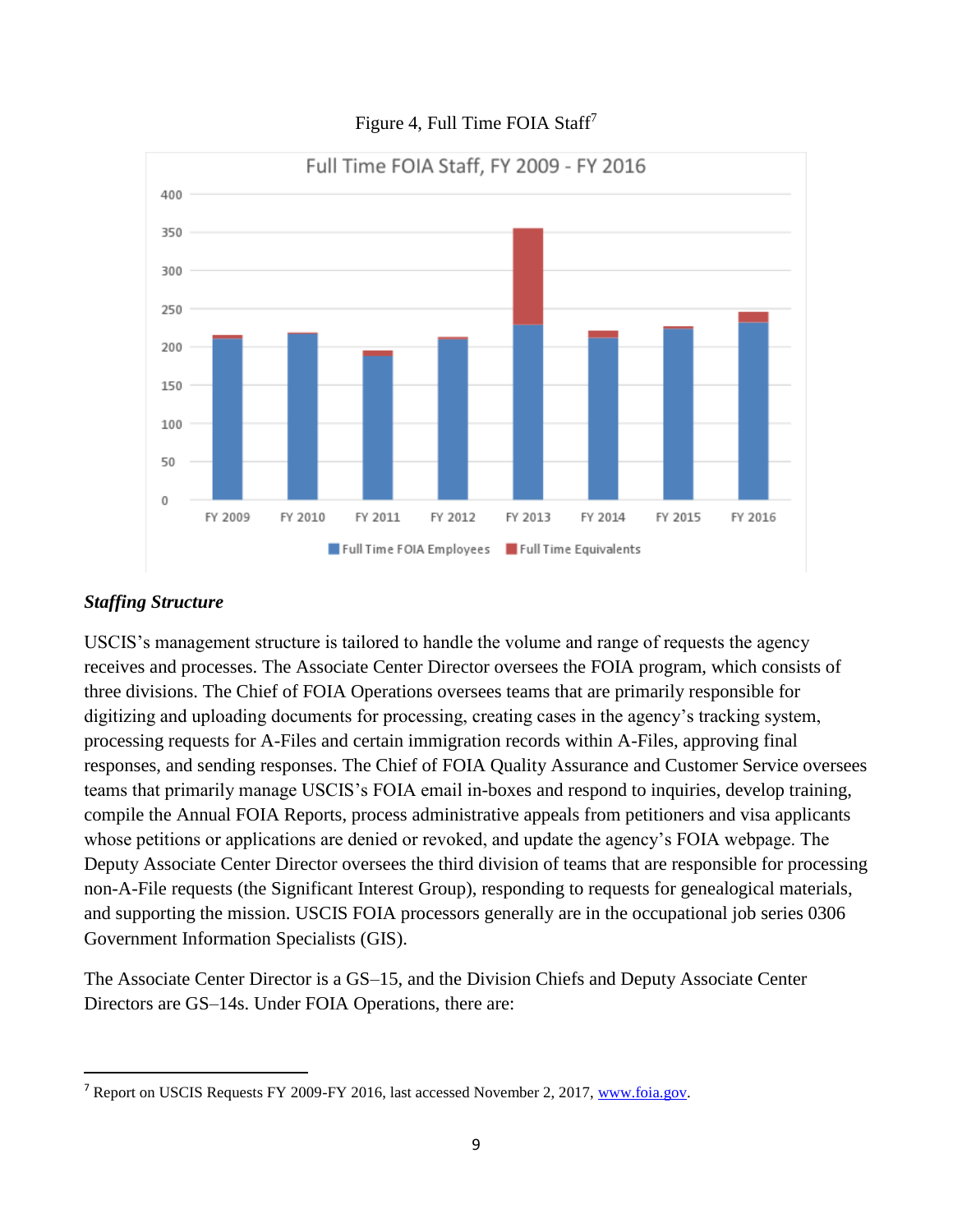- three supervisory GS–13 employees who are primarily second-line managers for processors and approvers;
- six supervisory GS–12 employees who are front-line managers for processing teams;
- GS–9 and GS–11 processing team employees;
- one supervisory GS-13 employee;
- two supervisory GS–12 employees and six supervisory GS–11 employees who manage processing support such as creating cases and sending out responses; and
- GS–5 to GS–9 processing support employees.

The Quality Assurance and Customer Service Division includes two supervisory GS–13 employees, and team members who range from GS-7/9 to GS-12.

The Deputy Associate Center Director oversees two supervisory GS–13 employees who range from GS– 5 to GS–12.



Figure 5, USCIS FOIA Structure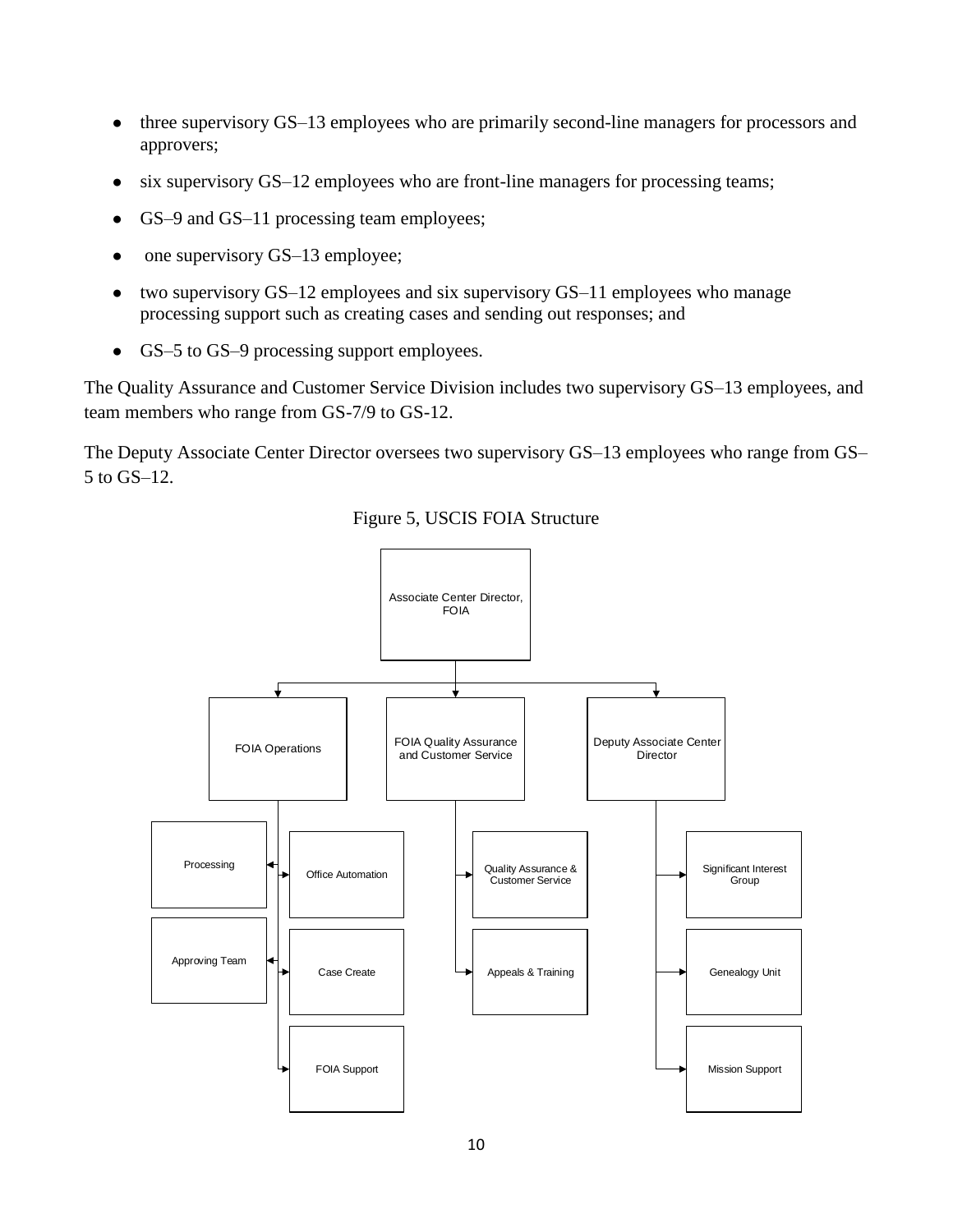## **USCIS FOIA Process**

#### *Request Receipt*

 $\overline{\phantom{a}}$ 

The USCIS FOIA program is centralized. A FOIA Operations Division team manages requests which come in via email, U.S. mail or fax. The team is responsible for locating and obtaining responsive A-Files or specific immigration records, scanning the records, and creating cases in USCIS FOIA tracking and processing system.<sup>8</sup> Requests for non-A-File materials are routed directly to the Significant Interest Group, which is responsible for alerting the DHS Privacy Office of any significant request receipts or releases in accordance with DHS policy.

#### *Initial Processing and Approving*

USCIS uses multi-track processing, and divides FOIA requests into two general types: requests for A-Files and requests for non-A-File records. Requests for A-Files are placed in one of three tracks: Track 1 is for requests that seek a specific document such as a naturalization certificate, a Form 1-130 (an immigrant petition to allow an immediate relative to come to the U.S.) or some other document in the A-File; Track 2 is for requests seeking the entire A-File; and Track 3 is for requests from someone who has a pending appearance before an immigration judge.

Requests for non-A-File records are placed in one of two tracks: Track 1 is for relatively simple requests and Track 2 is for requests where the processing time is affected by the sensitivity and volume of records as well as the extent of the review process.

All final responses to requests processed by the Significant Interest Group are reviewed before release by the supervisory GS–13 Team Lead. The process for reviewing A-Files prior to release depends in part on whether the processor is a new employee. Final responses prepared by all new employees are reviewed by their Team Lead until the processor achieves an 85-percent accuracy rate, at which time final responses are reviewed by the Approvers Team. The Approvers Team checks for specific issues, and spot checks the release package. According to the Lead of the Approvers Team, the team typically approves 400 to 500 FOIA responses per day, and that approval process turnaround time is generally 48 hours.

<sup>8</sup> USCIS A-Files, along with applications for citizenship, asylum, and refugee status, which may become A-Files after they are adjudicated, are barcoded. When a FOIA processor conducts a records search, the results generally include a room number, shelf number and box number where the record is located at the National Records Center or at a Federal Records Center operated by the National Archives and Records Administration (NARA).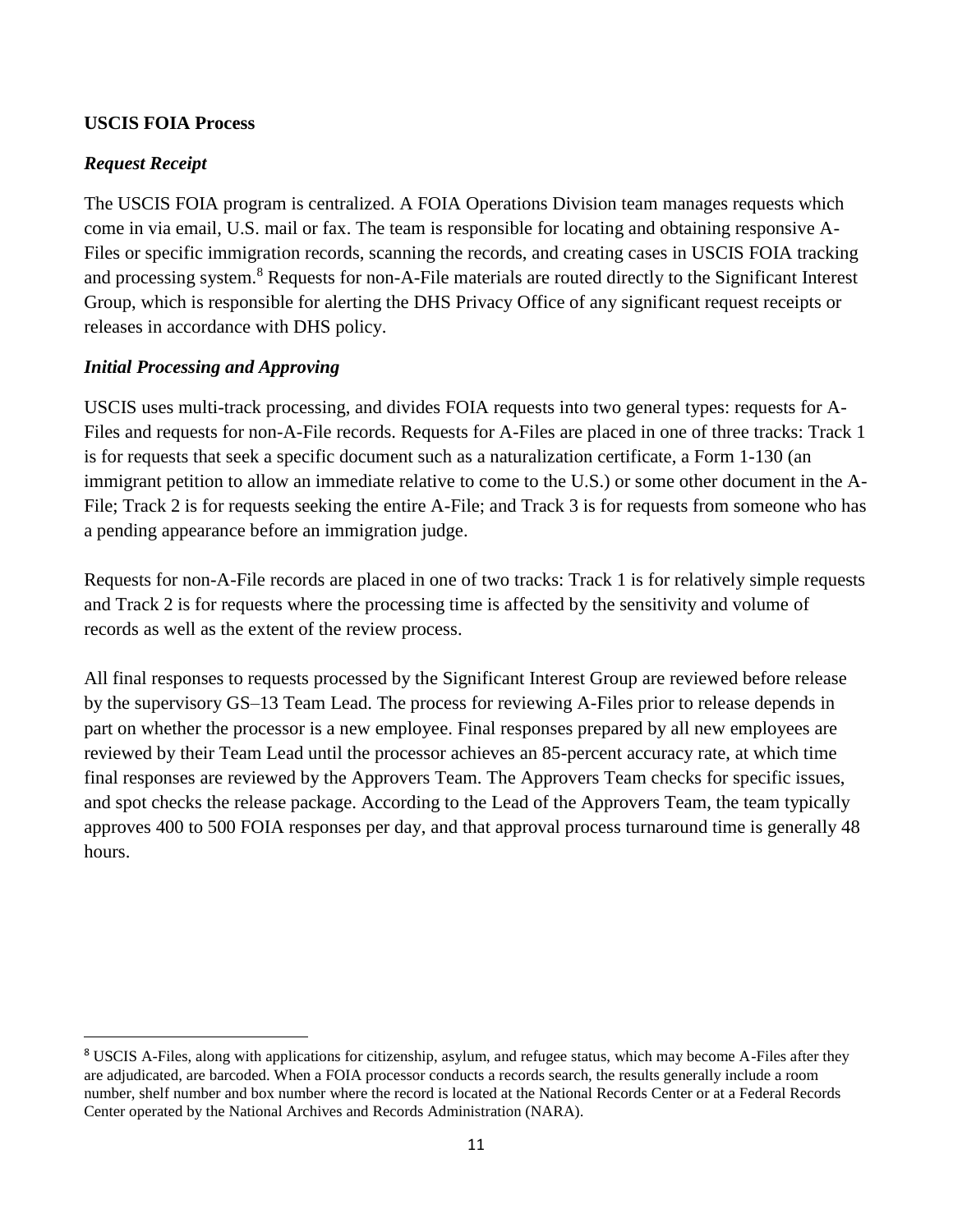## Figure 6, USCIS FOIA Process



## *FOIA Appeals and Litigation*

The USCIS Office of Chief Counsel reviews appeals of USCIS's initial FOIA responses. At the time of our review, there were two attorneys in the Office of the Chief Counsel—one in Lee's Summit, MO, and one in Washington, DC—who review and sign decisions on administrative appeals. USCIS's administrative appeals are primarily processed by two GS-12 employees, both of whom have extensive experience processing initial decisions. Although USCIS's appeals processors are not attorneys, they have support from a paralegal who conducts legal research on complex matters. According to the paralegal, research is necessary to respond to only about one-fifth of the appeals filed.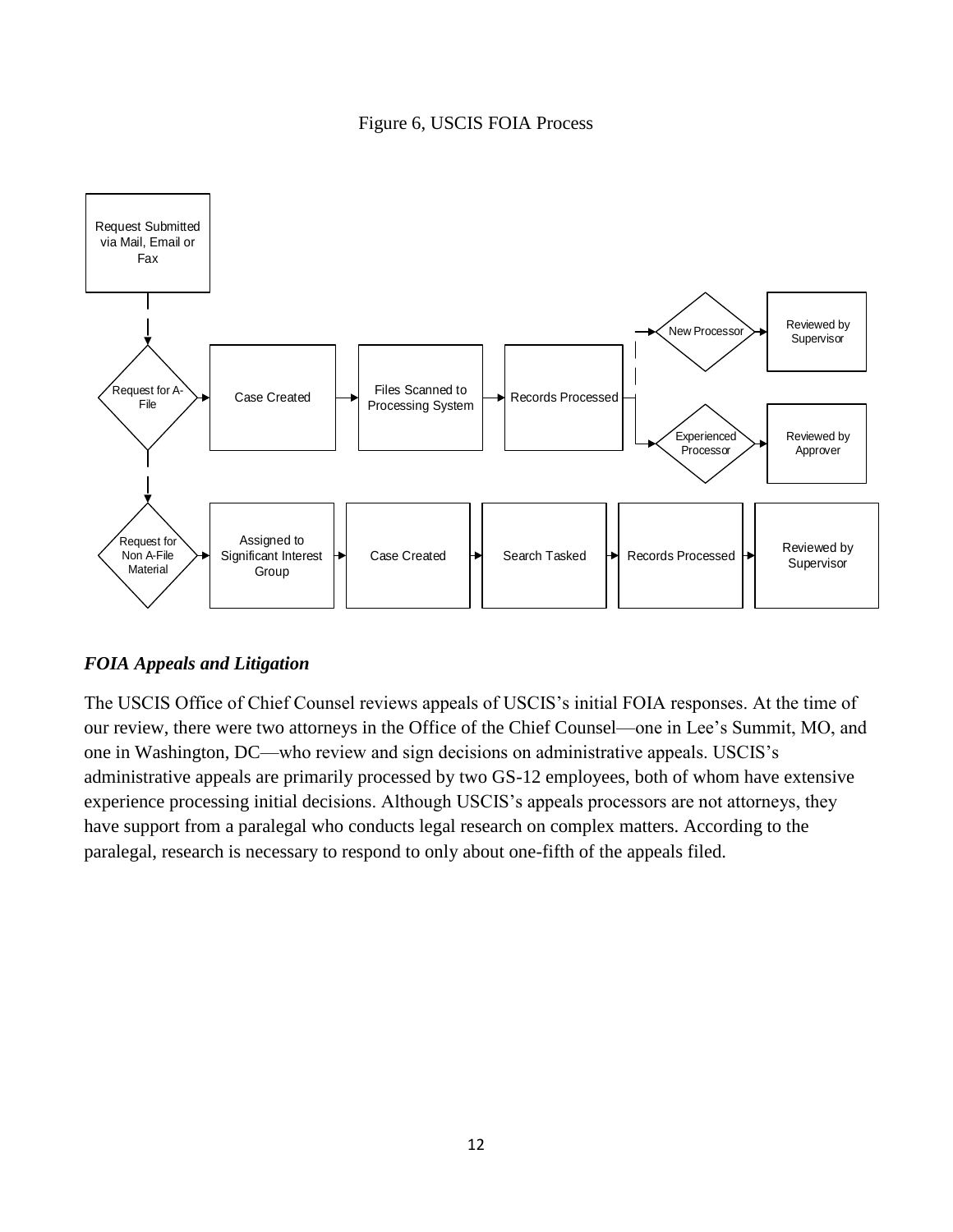

Figure 7, USCIS Appeals<sup>9</sup>

Between FY 2009 and FY 2016, the number of USCIS FOIA appeals received have averaged less than 1.5 percent of the number of requests processed each fiscal year. In FY 2009, USCIS reported having 2,010 appeals pending at the end of the fiscal year. In FY 2010, USCIS reported processing almost double the number of appeals processed (3,924) as received (2,004), ending the year with fewer than 100 administrative appeals pending. Between FY 2012 and FY 2016, USCIS reported processing roughly the same number of appeals processed each year. In FY 2016, USCIS reported having 45 administrative appeals pending at the end of the reporting period.

Between FY 2009 and FY 2016, an average of about 66 percent of appeals resulted in the requests being either fully or partially remanded for further processing; during that same time, USCIS affirmed an average of almost 25 percent of initial responses.

If an appeal is remanded, USCIS appeals staff processes the request as necessary. The paralegal told us that a letter is sent to the initial processor's supervisor any time an appeal results in a remand, and that the appeals staff will follow up with an initial processor's supervisor if the remand involves notable mistakes. According to the paralegal, a significant portion of the requests that are remanded are sent back for additional processing because the volume of requests USCIS receives limits the ability of initial processing staff to take some steps that are time-intensive; for example, he said that he has noticed that initial processing staff does not always take the time to segregate exempt from non-exempt information as fully as the appeals staff.

<sup>&</sup>lt;sup>9</sup> Report on USCIS Requests FY 2009-FY 2016, last accessed November 2, 2017, [www.foia.gov.](http://www.foia.gov/)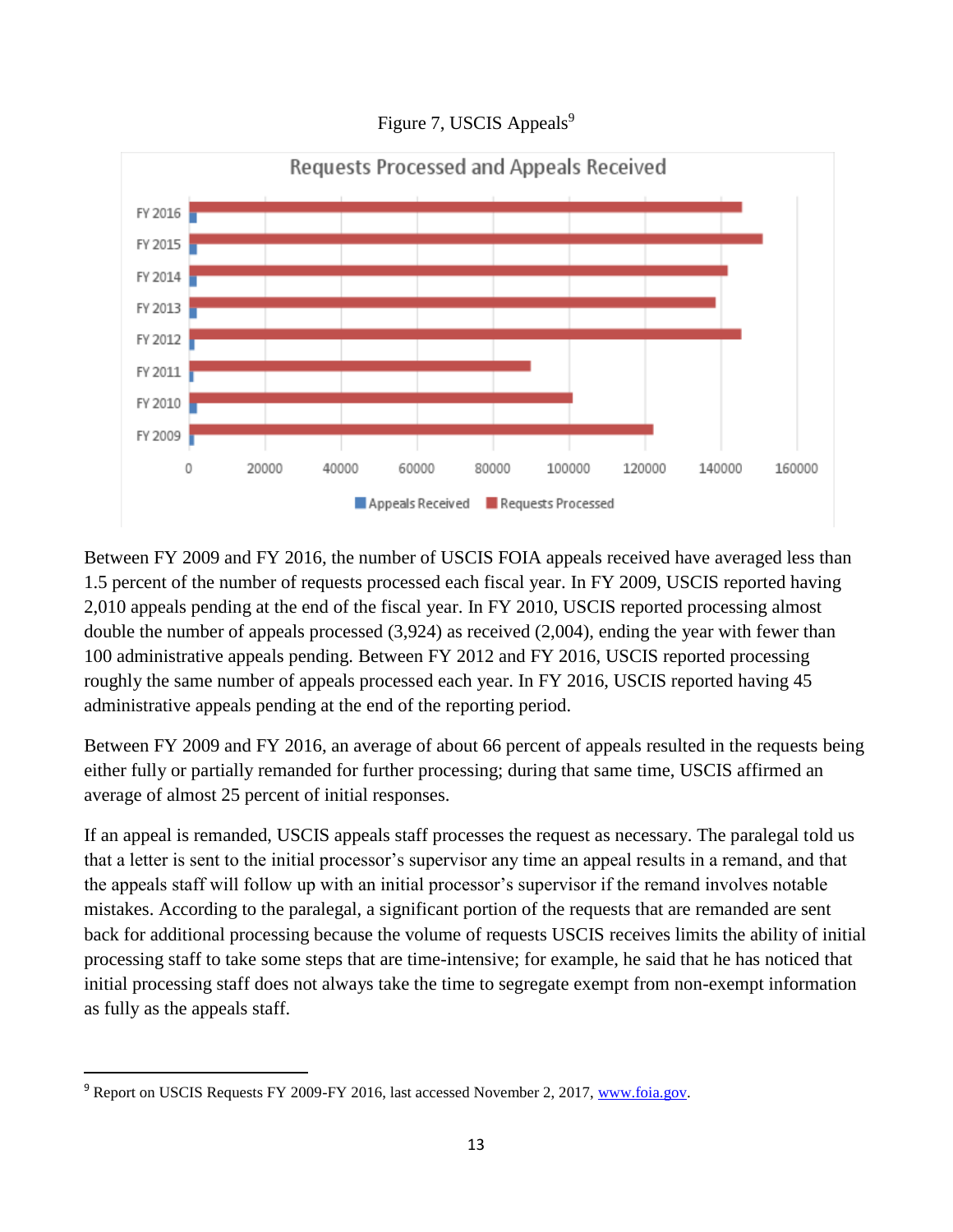We reviewed USCIS FOIA litigation from January 2009 through FY 2017 and found that that approximately 44 percent of plaintiffs cited USCIS's lack of response as a reason for suing. Moreover, approximately 41 percent of plaintiffs cited withholding or failure to disclose as a reason for suing the agency. $10$ 

#### **Finding 1: Strong Management Practices Contribute to Efficient FOIA Process**

*USCIS has an efficient FOIA process in place but is not able to respond within the 20-working-day statutory response period imposed by the statute. USCIS maintains a sizable backlog in large part because of the volume of requests that the FOIA program receives. OGIS recommends that USCIS continue to work with USCIS's leaders to ensure that the FOIA program has sufficient staffing to respond to requests and reduce its backlog.* 

## **Staffing Levels**

As previously discussed, USCIS regularly receives and processes the largest volume of FOIA requests government-wide. While 99 percent of these requests are first-party requests for immigration-related material in A-Files, USCIS also receives complex requests related to certain program activities and policies. To handle the volume and range of complexity of these requests, USCIS has a process that ensures first-party requests are processed and sent in an efficient manner, and that complex requests are handled by more experienced staff. Between FY 2009 to FY 2016, USCIS accounted for an average of 19 percent of all requests processed across the government but only an average of four percent of the total cost of FOIA across the government.

According to the Associate Center Director, the USCIS FOIA program has added about 40 positions over the last two years as a result of the Staffing Allocation Model USCIS uses to determine proper staffing levels.<sup>11</sup> According to responses to our survey of the USCIS FOIA staff, about half have worked at USCIS for fewer than five years and about 30 percent of the staff have worked at USCIS for more than 10 years. However, USCIS FOIA is still not able to keep up with the current volume of requests. In FY 2016, USCIS received an average of 639 FOIA requests each workday, and was able to process an average of 557 requests per workday. We recommend that USCIS FOIA continue to work with its leadership to determine the proper staffing level that will allow the FOIA office to keep up with the daily workload and reduce the component's backlog.

## **Training and Recruiting Talent**

 $\overline{\phantom{a}}$ 

One of the purposes of the Quality Assurance and Customer Service Team is to identify issues in USCIS FOIA

<sup>&</sup>lt;sup>10</sup> See Appendix for list of FOIA cases filed against USCIS from January 2009 through the end of FY 2016 (September 30, 2016).

 $11$  Some of these positions were added in FY 2017, which was not part of the scope of our review. The 40 positions should appear in FY 2016 and FY 2017 Annual FOIA Reports.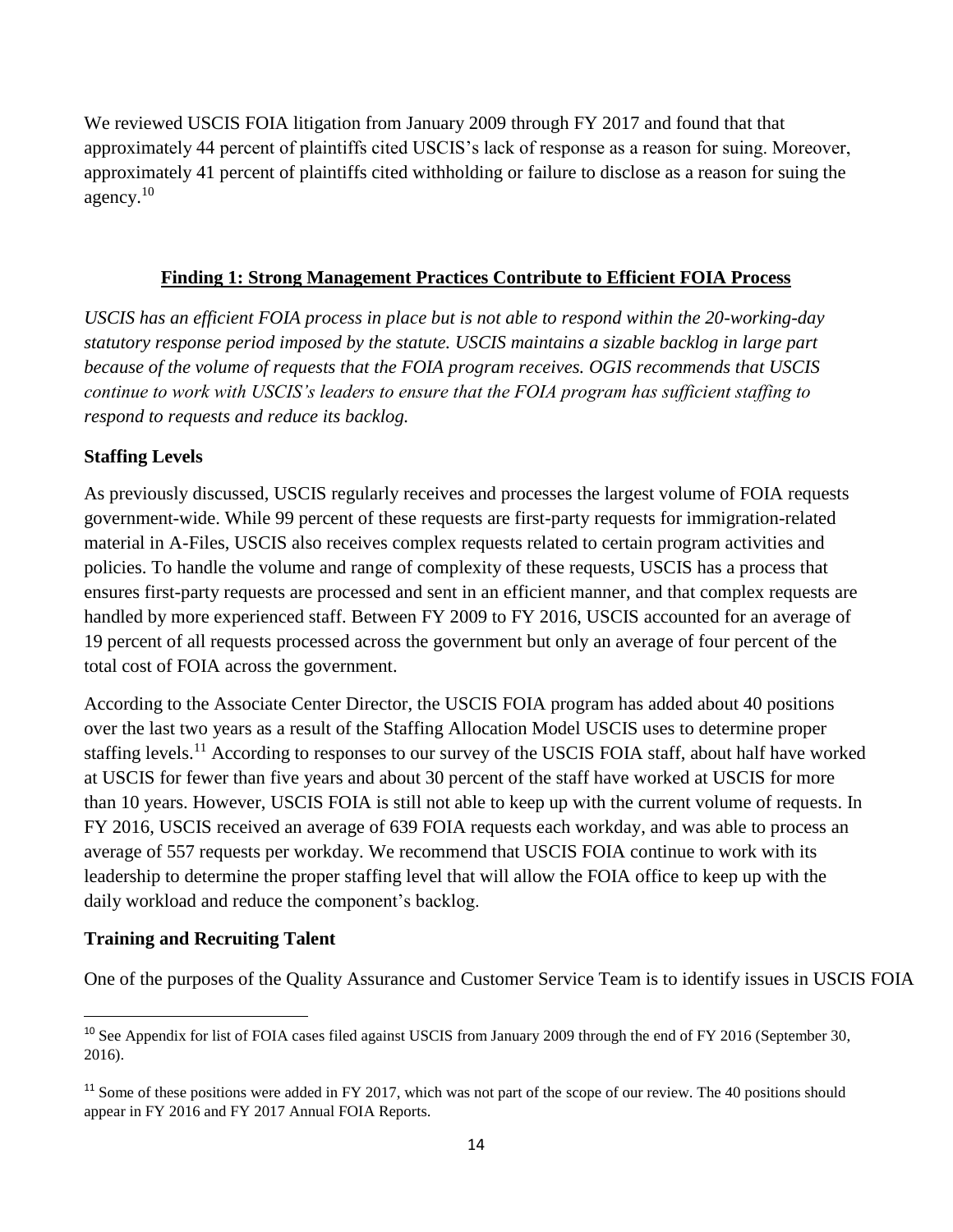processing and address these issues through proper training and support. During our interviews, it was suggested that moving the Approver Team into Quality Assurance and Customer Service Team would shorten the feedback loop and raise awareness of issues sooner. We encourage USCIS FOIA to continue to explore how to make its organizational structure as effective as possible.

USCIS FOIA has made progress in developing training packages that are tailored to the needs of people who create cases and processors. About 70 percent of the respondents to our survey of USCIS FOIA staff report that they are "confident" or "very confident" that they know the correct legal procedures for how to properly process a FOIA request; less than 10 percent of respondents reported that they are "not confident" that they know the correct legal procedures. The USCIS FOIA training package also includes a component of crosstraining that improves employees' understanding of the overall process. Supervisors provide feedback to new processors in 30-day increments for a total of 90 days; this feedback feeds into the USCIS 180-day assessment of a new employee. Prior to the creation of the training packages, the head of the Quality Assurance and Customer Service Team told us, USCIS relied primarily on feedback from supervisors to ensure that staff are properly trained. According to the head of the Quality Assurance and Customer Service Team, the training was developed in part to support the creation of a new GS 9/11 career ladder; this has been helpful in training interns brought in through the Pathways Program, a developmental internship and job program designed to attract students and recent graduates to careers in Federal service.

According to the Associate Center Director, USCIS used the Pathways Program to identify and hire employees who quickly begin contributing to the work. She also said that in order to fill the 40 new positions added to the staff over the last two years, the USCIS FOIA program supervisors attended job fairs at local colleges and consulted career counselors.

## **Management Controls**

USCIS relies on a system of first-line and second-line supervisors to oversee its processes. USCIS does not use performance metrics for its FOIA processors. First-line supervisors work with processors to ensure that requests continue to move through the system, and USCIS prominently displays regularly updated statistics that let the staff know the volume of requests that are received and closed.

USCIS's robust telework program enables FOIA processors to work from home up to four days per week. According to the Associate Center Director, the telework program both addresses the National Records Center's space constraints and has improved staff morale. She added that shortly after the telework program was introduced in 2012 as a pilot program, USCIS noted an increase in the productivity of processors. USCIS uses technology that allows processors and front-line supervisors to see each other and share screens while they are working in separate locations.

USCIS's workflow encourages requesters to make requests that are as narrow as possible. As previously discussed, USCIS retains its fastest track (Track 3) for requests from individuals who can show that they have a scheduled appearance before an immigration judge. USCIS also informs requesters that they can qualify for a faster track (Track 1) by limiting a request to only certain records located within the A-File. Requests for an entire A-File are placed in the slower track (Track 2).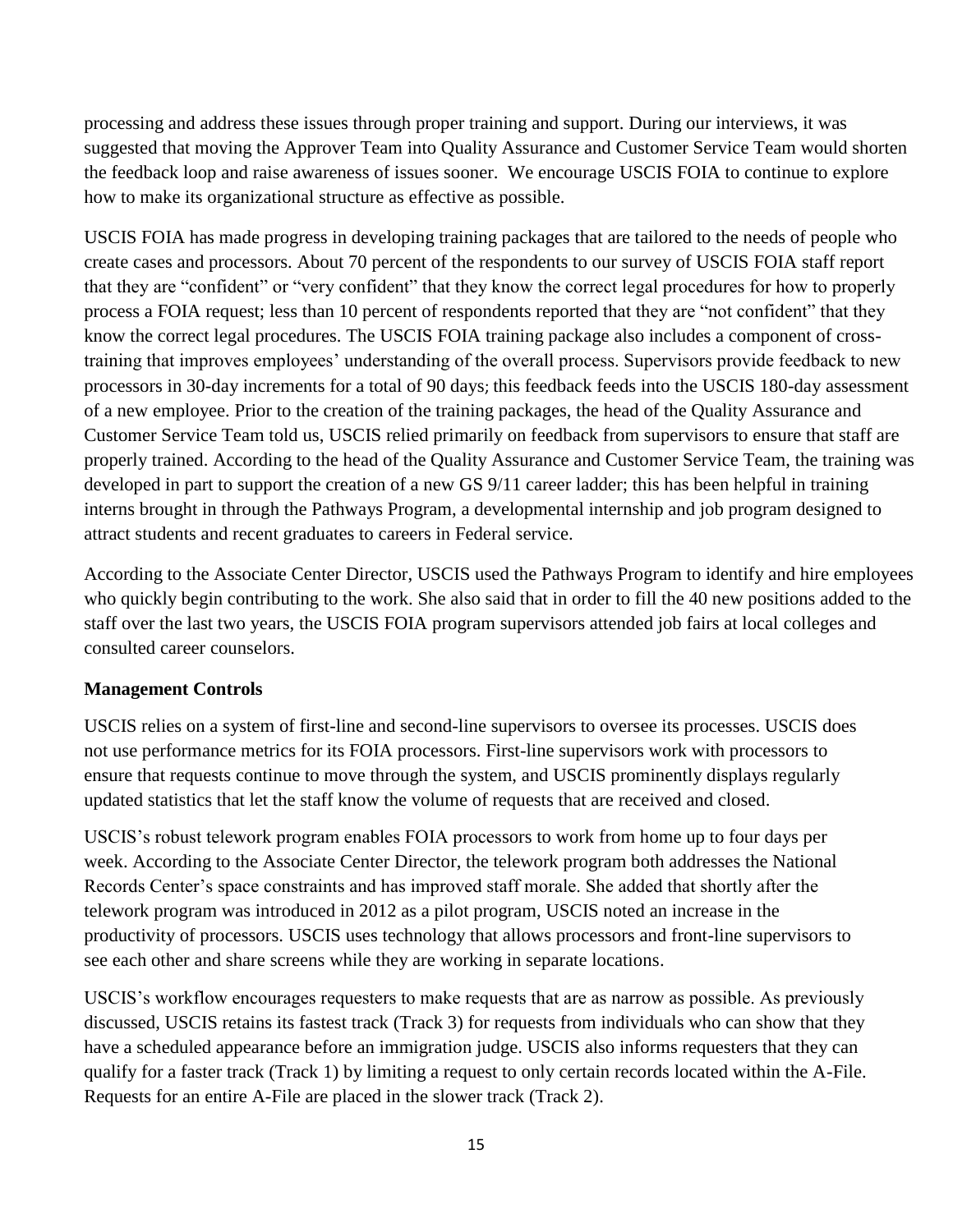## **Recommendation**

Recommendation 1: We recommend that the USCIS FOIA program continue to work with the component's leadership to ensure that the FOIA office is sufficiently staffed to keep up with its current volume of work and reduce the FOIA backlog.

## **Finding 2: Improvements to Technology Can Further Improve Efficiency, Customer Service**

*USCIS's current FOIA tracking and processing system is outdated and a replacement system is under development. Several features and functionalities of the system under development can further improve efficiency and customer service. We recommend that USCIS FOIA continue to explore how technology can be used to improve efficiency.*

## **Tracking and Processing System**

USCIS is in the process of replacing its current FOIA processing and tracking system, FOIA/PA Information Processing System (FIPS), which it began using in 1999. The replacement system, FOIA Immigration Records System (FIRST), is currently under design and development. USCIS expects FIRST to be delivered during FY 2018.

According to the Associate Center Director, FIRST will include new features and functions that will improve customer service and efficiency, including an interface that will allow requesters to submit online requests and a feature that will allow USCIS FOIA processors to send responses electronically.

Currently requesters can submit requests to USCIS electronically via email. These emails are then printed out and the information is manually entered into FIPS. According to the Associate Center Director, FIRST should reduce manual entry by allowing requesters to submit requests directly into the system, potentially reducing USCIS's administrative burden. FIRST could also improve USCIS FOIA customer service by providing requesters with an automatic acknowledgement that the request is received or a tracking number for the request.

Using FIPS, USCIS sends FOIA responses and records via compact disc (CD). Final response letters are printed out, and the letter and CD are sent to the requester via U.S. mail. This process sometimes creates a lag between when a request is listed as "closed" on USCIS's online FOIA tracking webpage and when the requester receives the responses. Delivering responsive records electronically will help ensure that requesters receive records in a more timely fashion.

Given the volume of requests that USCIS processes, relatively small tweaks to the FOIA processing and tracking system may allow processors to work more efficiently with substantial results. As FIRST is designed and developed, we encourage USCIS FOIA to continue to ensure that the contractors consult with processors and others who will rely on the system to do their jobs.

Another issue with FIPS is that the system is not interoperable with the FOIA tracking systems used by other offices that process immigration-related records. In 2014, the Government Accountability Office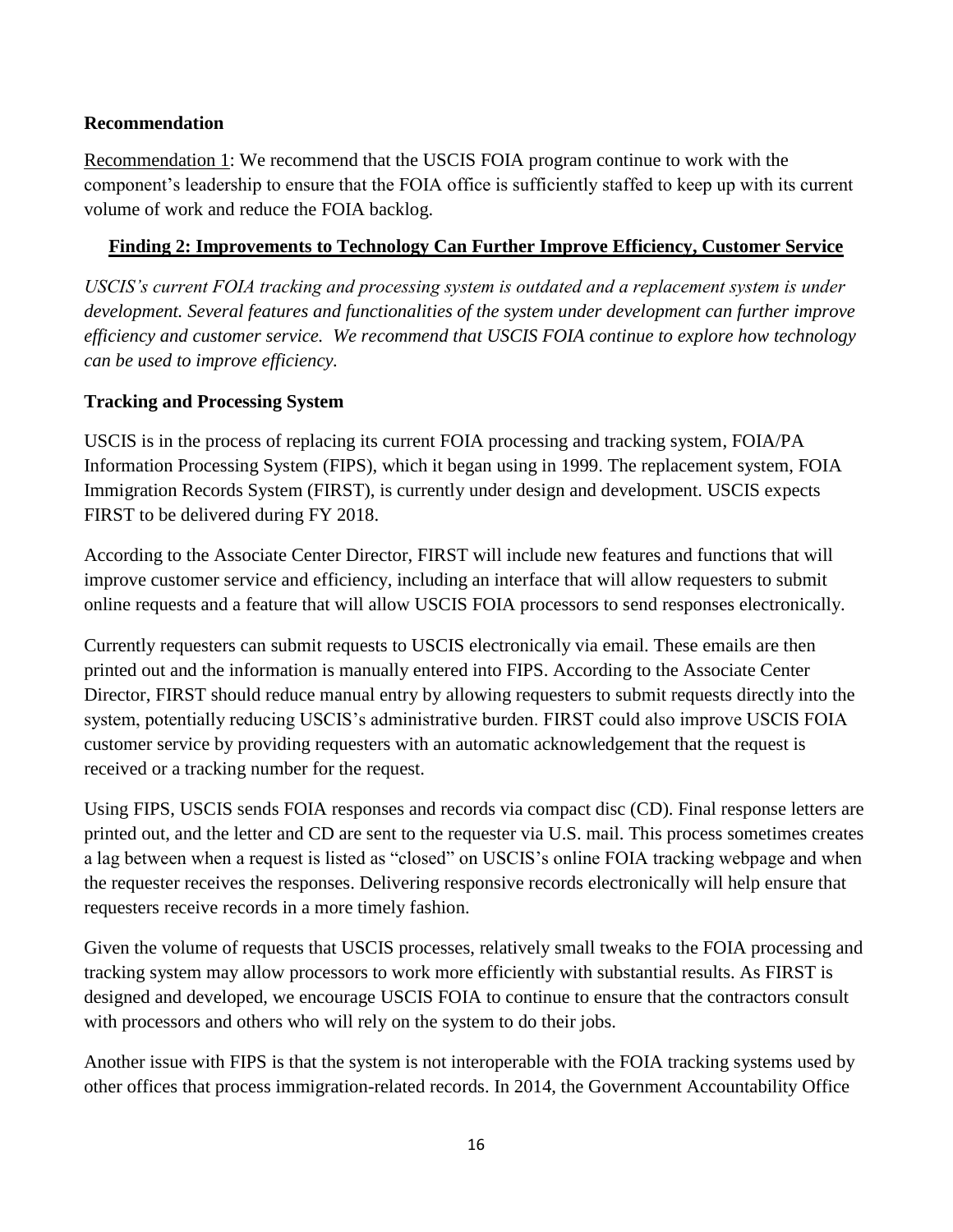(GAO) observed duplication of work in processing requests for A-Files because of the steps necessary to transfer the files between USCIS and ICE, and ICE's need to manually re-enter information about the request into its own FOIA tracking and processing system. To eliminate the duplication of work, USCIS provides ICE with access to its servers so that ICE can download referrals directly into its FOIA tracking and processing system. As FIRST is designed and developed, we encourage USCIS to keep ICE appraised of its progress and strive to make the referral process as efficient as possible.

## **Scan Quality and Computer-Assisted Review**

According to the Associate Center Director, USCIS receives relatively high-quality scans of A-Files. However, the digitized files are not machine readable; this means that USCIS cannot use scripting tools that automatically mark information located at a particular spot on a record or other advanced computerassisted review tools. Other components of DHS that process immigration-related records have substantially increased their productivity using these kinds of technologies.<sup>12</sup> We recommend that USCIS FOIA evaluate the costs and benefits of making digitized A-Files machine readable and using these computer-assisted review tools.

## **Re-Processing Records**

As previously discussed, one of the challenges of processing A-Files is that new material can be periodically added to the A-File and that an A-File might be requested several times by a requester and/or their lawyer. Because USCIS does not have an efficient way to determine what records have already been processed, the FOIA office might process the same record multiple times. We recommend that USCIS FOIA explore technologies that will allow the FOIA office to mark a record as processed and enable the FOIA processor to easily access the previously processed version of the record.

## **Recommendations**

 $\overline{a}$ 

Recommendation 2: We recommend that USCIS weigh the costs and benefits of producing machinereadable digitized versions of A-Files that would enable FOIA processors to use of computer-assisted review tools.

Recommendation 3: To ensure that USCIS FOIA does not have to process a record multiple times, we recommend that the office explore technologies to mark records as processed and enable the FOIA processor to easily access the previously processed version of that record.

<sup>&</sup>lt;sup>12</sup> National Archives and Records Administration, Office of Government Information Services, "Good Management Practices in Place; Clear Communication and Increased Technology Use Needed," https://www.archives.gov/files/ogis/assets/cbp-foiacompliance-report.pdf (accessed December 6, 2017) and National Archives and Records Administration, Office of Government Information Services, "Strong Management, Innovative Use of Technology, and Suggested Improvements to Customer Service," https://www.archives.gov/files/ogis/assets/ice-foia-compliance-assessment-report.pdf (accessed December 6, 2017)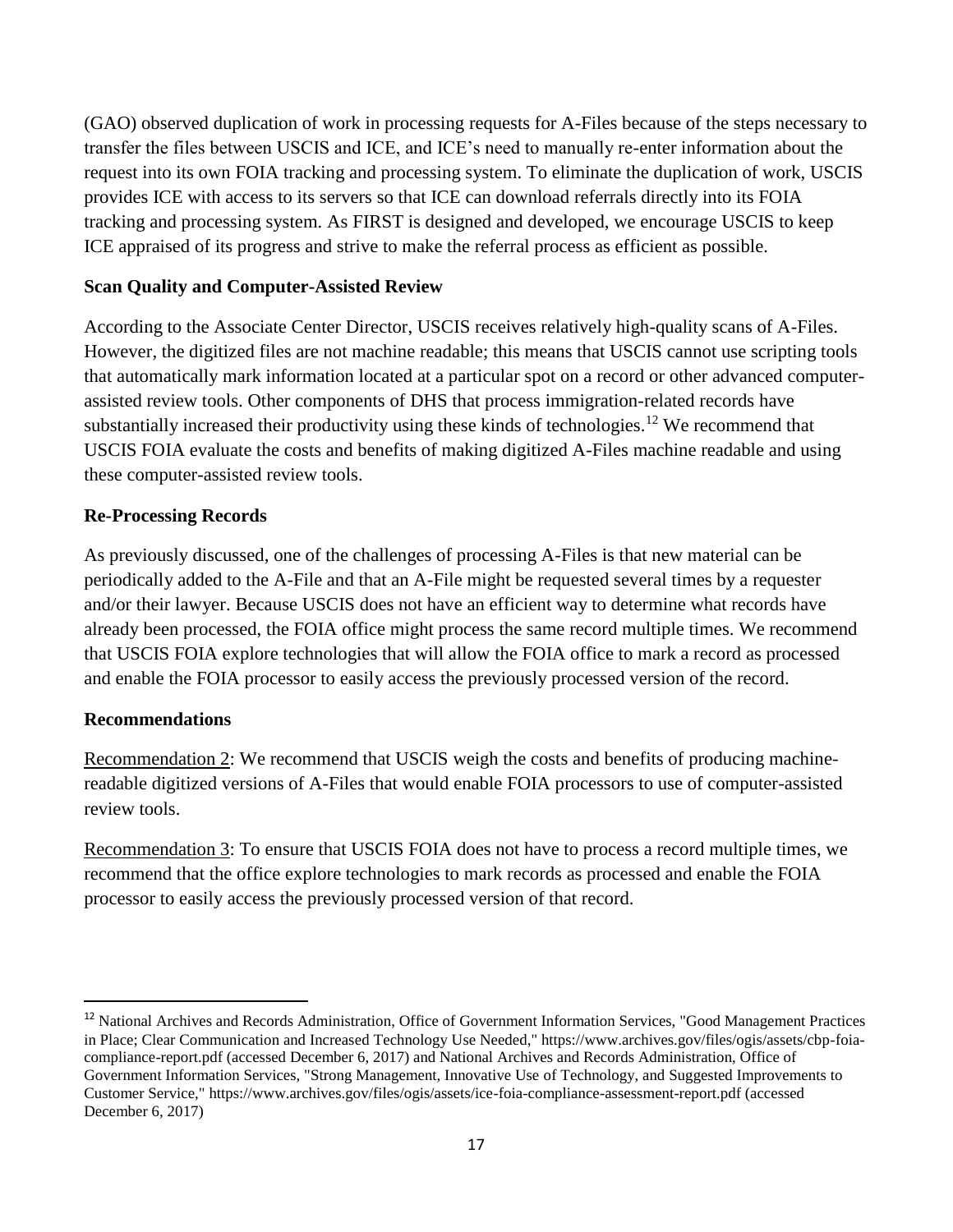## **Finding 3: Customer Service Supports Efficient FOIA Process**

*USCIS communicates with requesters about possible delays in responding to a request, and encourages requesters to narrow the scope of a request to qualify for a faster moving track. This type of communication supports an efficient process by ensuring that USCIS is not unnecessarily processing records that are not of immediate use to the requester.*

## **Communication with Requesters**

USCIS provides requesters with information regarding a possible delay in processing requests for A-Files in its acknowledgement letters. The acknowledgement letter informs requesters who have been placed in Track 2 that they might be able to qualify for the faster processing track, Track 1, by narrowing the scope to specific documents from the A-File. This communication with requesters helps ensure that requesters have a realistic expectation about USCIS's ability to respond to their request in a timely fashion, and that to the extent possible USCIS does not process records for which the requester does not have an immediate need.

In our review of USCIS FOIA case files, we note that in agency response letters, the agency generally provides requesters with the types of information withheld under each exemption. We have observed that such a practice helps requesters better understand the agency's process.

## **USCIS FOIA Website and Customer Service**

FOIA requesters with questions are directed to the USCIS National Customer Service Unit (1-800-375- 5283). The staff at the USCIS National Customer Service Unit have a script for answering simple FOIA questions; questions that cannot be answered using the script are referred to the FOIA Public Liaison. The Associate Center Director said that USCIS previously maintained a phone number dedicated to FOIA requesters but that the vast number of calls to the number were not about FOIA issues. The FOIA Public Liaison, who is a part of the Quality Assurance and Customer Service Team, estimates that she receives approximately four phone calls per day.

USCIS has two dedicated email inboxes for FOIA requesters. One inbox is reserved for new requests, and the other inbox is intended for general questions about the FOIA process or inquiries about a particular FOIA request. The Quality Assurance and Customer Service Team manages the inbox. The FOIA Public Liaison estimates that the inbox for inquiries receives four to five messages per day; she said that most of the inquiries are about the status of a request.

The USCIS FOIA website includes a page that allows requesters to track the status of their requests. The tracking webpage is updated daily, and includes statistics regarding the average processing time for each track. The tracking page does not include any contact information for the FOIA office. We recommend that USCIS add appropriate contact information, including the email address of the inbox reserved for inquiries about existing requests, to the online tracking page so that it is easier for requesters to narrow the scope of requests and potentially qualify for a faster processing track.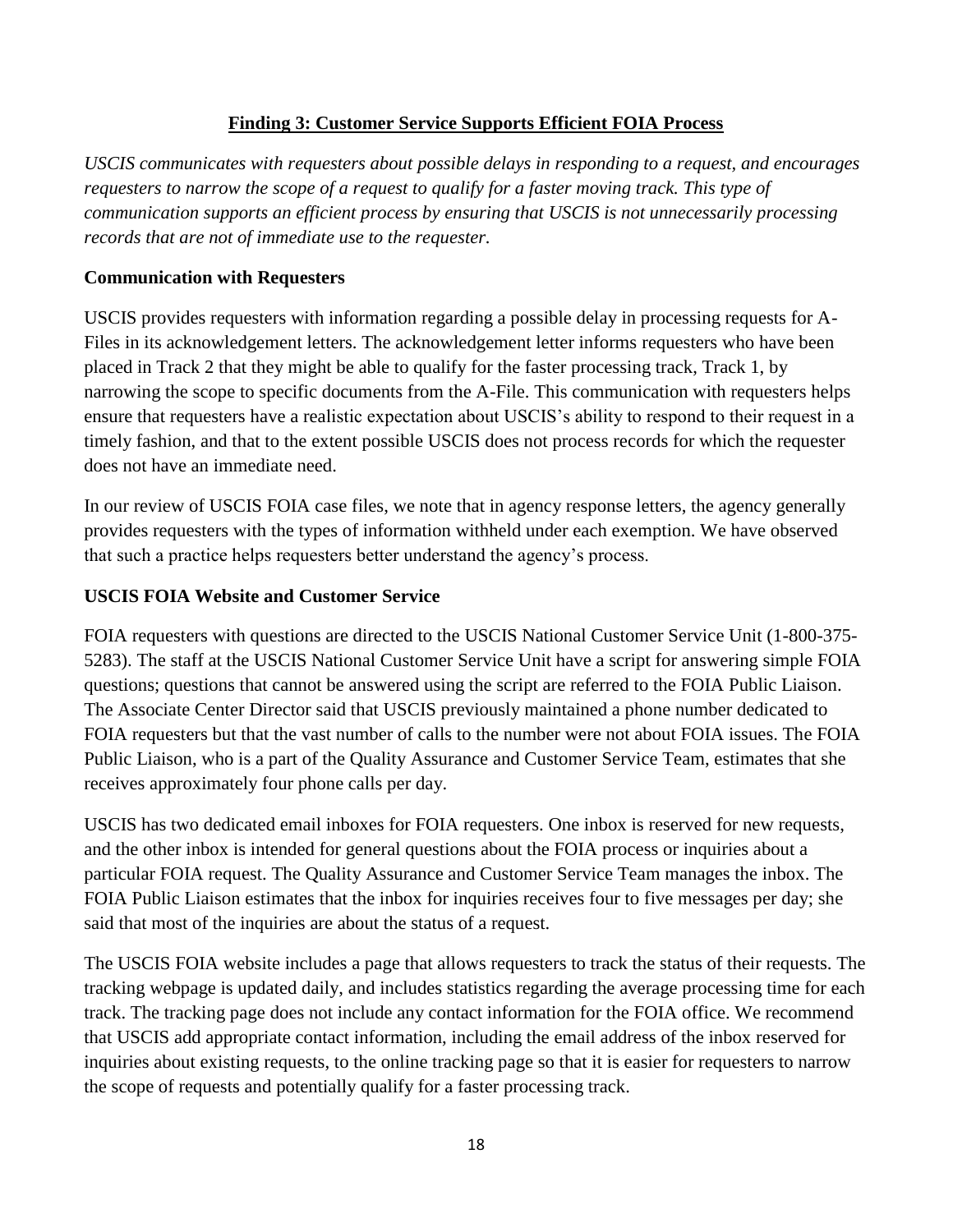## **Still Interested Letters**

In response to a survey of the USCIS FOIA staff, almost 60 percent of respondents reported that USCIS always provides requesters with at least 30 working days to respond to a "still interested" letter prior to administratively closing the case; the remaining 40 percent of respondents reported that they are not sure of the USCIS FOIA program's practice. Although USCIS has used "still interested" letters in the past, according to the Associate Center Director, it no longer uses them.

## **Recommendations**

Recommendation 4: We recommend that USCIS add appropriate contact information to its online request tracking page to make it easier for requesters to narrow the scope of their request and potentially qualify for a faster processing track.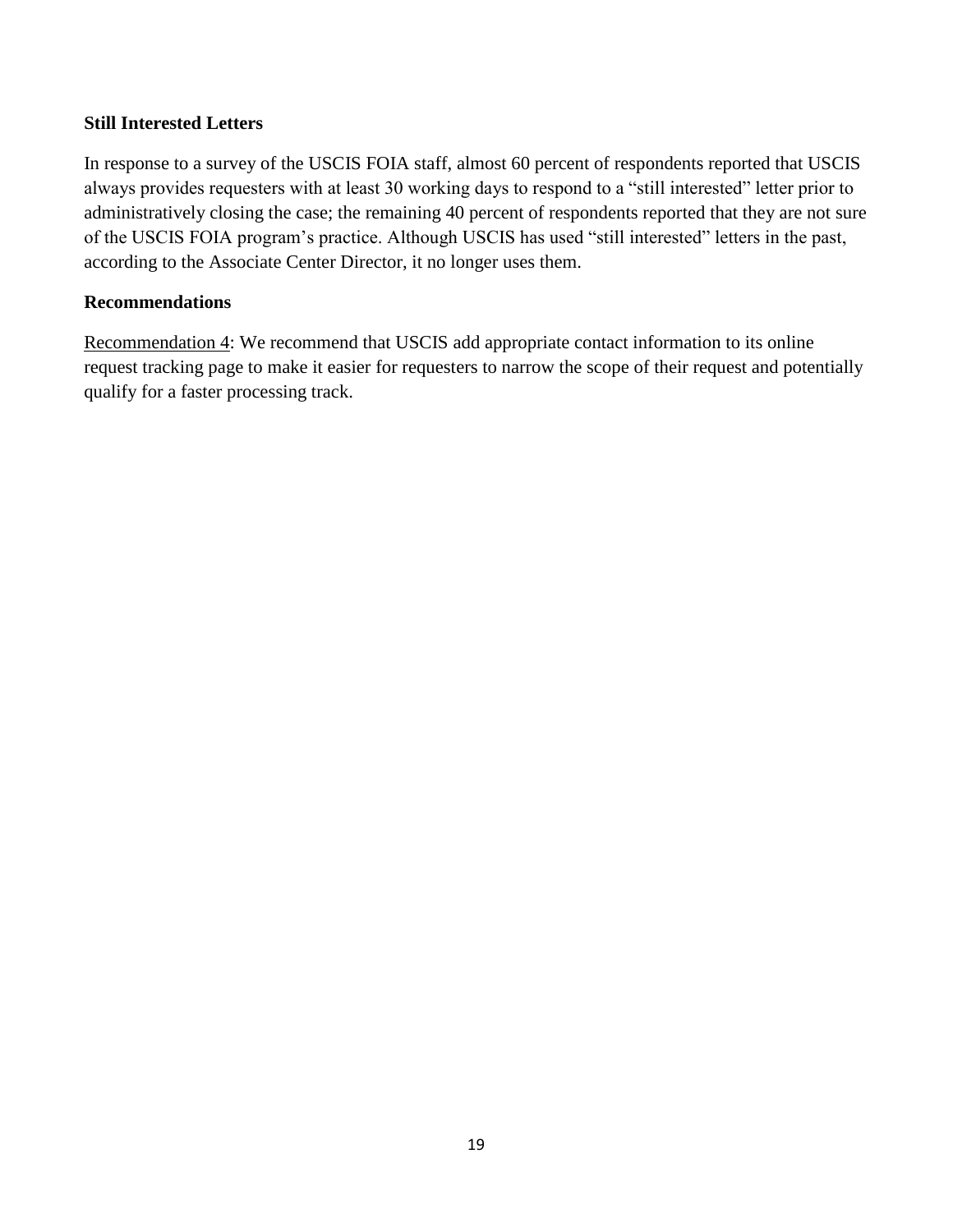## **Checklist of OGIS Recommendations for USCIS'S FOIA Program Management**

## **Management**

 $\Box$  Continue to work with the component's leadership to ensure that the FOIA office is sufficiently staffed to keep up with its current volume of work and reduce the FOIA backlog.

## **Technology**

- ◻ Weigh the costs and benefits of producing machine readable digitized versions of A-Files that will enable the use of computer assisted review tools.
- □ Explore technologies that will mark records as processed and enable the FOIA processor to easily access the previously-processed version of the record.

#### **Communication**

 $\Box$  Add appropriate contact information for USCIS FOIA to the online FOIA tracking page.